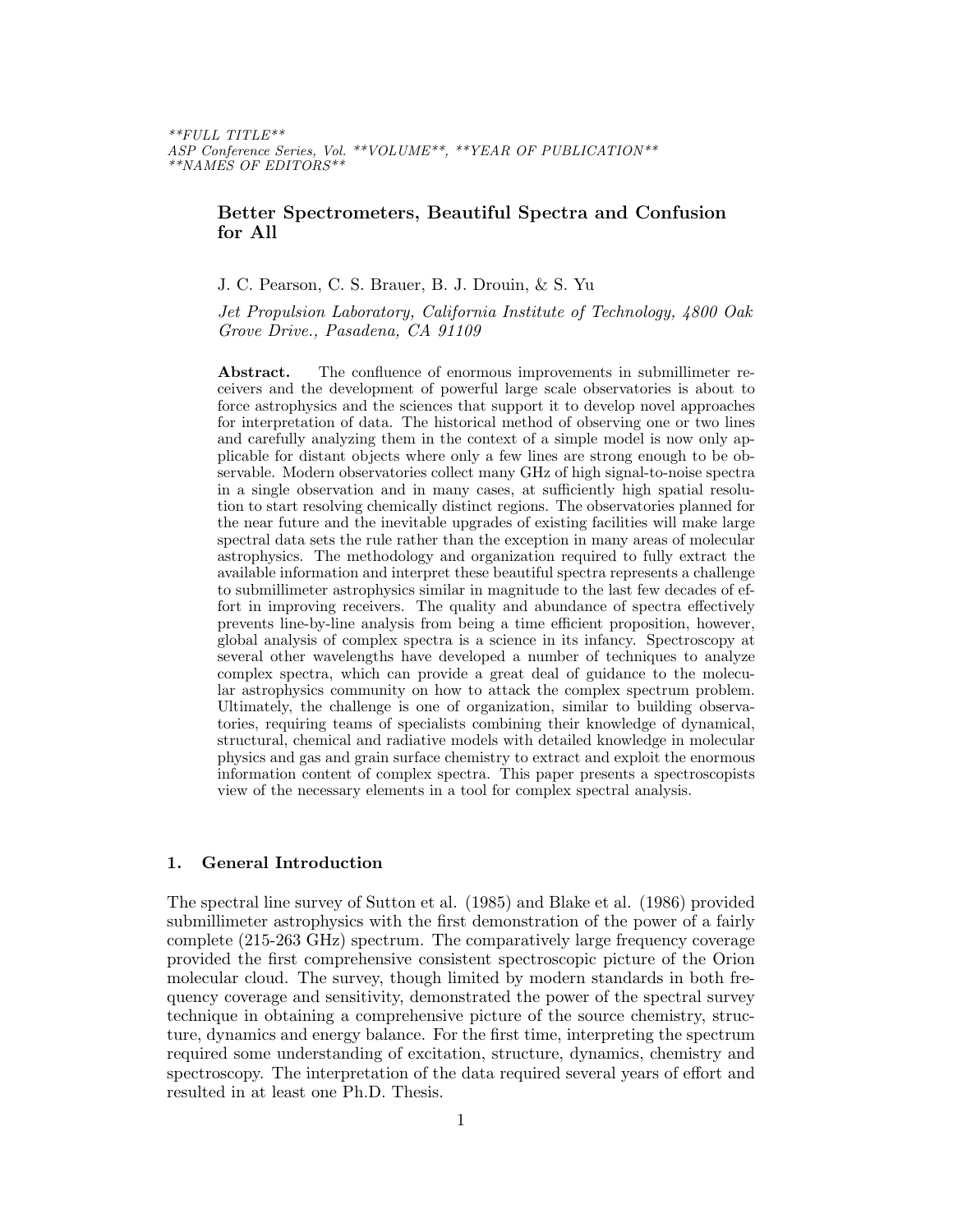In the intervening years, there has been an enormously successful effort in improving all aspects of receiver technology culminating in the construction of the large scale observatories Herschel, ALMA and SOFIA. As a result, near quantum limited ( $\sim 3h\nu$ ) receivers are available to 1 THz and slightly worse  $\sim$ 10h $\nu$  to at least 5.4 THz. Equally importantly, the available IF bandwidth and the LO tuning range have expanded enormously as has the analysis bandwidth of backend spectrometers. As a result, 4 GHz of intermediate frequency (IF) bandwidth is routine and IF bandwidths exceeding 25 GHz are possible below 1.5 THz with SIS mixers. The full scientific impact of the new technology is only beginning to be realized, but the application of modern, high sensitivity receivers to line surveys of warm molecular objects have illuminated the need for a re-thinking of the methodology and tools necessary to reduce and interpret spectroscopic data. The most critical aspect of this re-examination is to realize that a very beautiful and nearly complete spectrum can be obtained in a relatively short observation time and the starting point must necessarily be the global structure of the line forest, not the individual lines.

Submillimeter laboratory spectroscopy is in a similar situation with the source technology developed for astrophysics receivers and commercial communications finding its way into laboratory spectrometers (Brown et al. 2008; Drouin, Maiwald, & Pearson 2005; Petkie et al. 1996) making it possible to collect large continuous pieces of spectra without any tuning elements or stitching together of separate measurements. The result, similar to astronomical spectra, is comprehensive data sets with hundreds of thousands of lines from all the populated states limited only by the dynamic range of the spectrometer which can easily exceed  $10^6$ . Historically, the analysis of microwave spectra relied on measuring a few lines very accurately and fitting them to a molecular Hamiltonian to predict the line frequencies and intensities not measured. Even in complex molecules, only a few hundred lines would be measured and fit with the molecular model. As a result, submillimeter laboratory spectroscopists are poorly prepared to analyze complex spectra in a global way and, like astrophysicists, were trained to look at individual lines, not the structure of the line forest. However, any low resolution infrared spectroscopists will immediately tell you it is the structure of the forest that provides the molecular fingerprint and in most cases, enough information to determine the structure and modes of the molecule. In the rotational band there is often enough information to quickly connect the energy levels involved allowing the spectrum to be analyzed quickly. A complete spectrum is particularly valuable in complex molecules featuring large amplitude motions and strong ro-vibrational interactions.

Adding to the urgency of developing improved methods of spectral analysis is the expectations associated with state-of-the art observation facilities. The development costs of modern observatories (∼\$1B for Herschel, ALMA and SOFIA and on the order of \$100M for VLA/EVLA, CARMA, GBT, CCAT) will be directly reflected in an increase in the competitiveness and required quality of proposals for time and the correspondingly higher expectations of time allocation committees and funding agencies for science results. The urgency is further compounded by the competition for time with simple observations of continuum and high Z objects where reduction of data and publication of results can be significantly simpler. As a result, spectroscopists need to develop approaches to simplify analysis and rapidly extract the enormous information content in a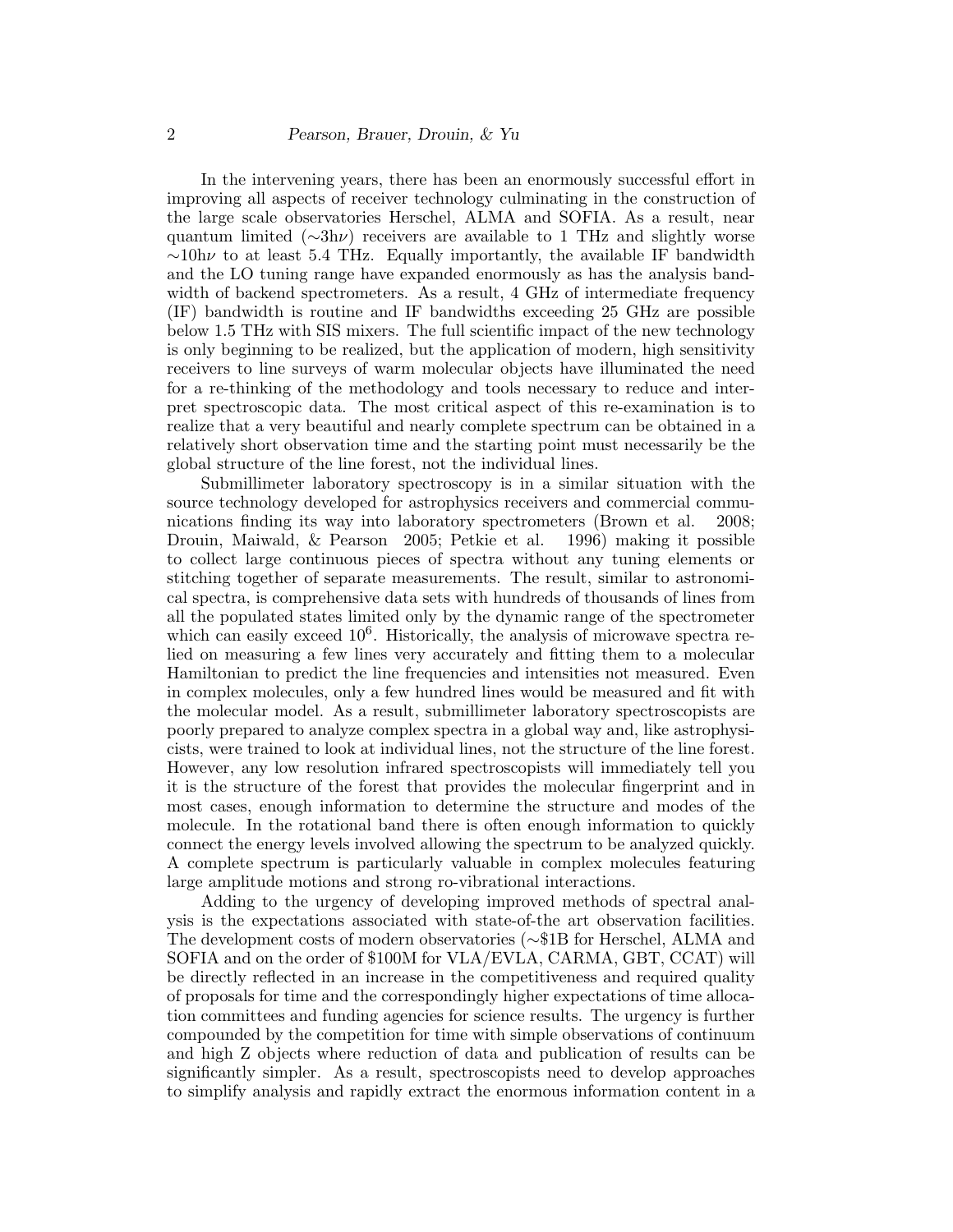complex spectrum. A number of significant steps towards the goal of speeding and simplifying the spectral analysis of astrophysical line observations have been made by a number observers; however, no well organized effort exists that seeks to address the full problem or fully exploit the structures of the line forest. The rest of this paper will be devoted to presenting a vision of how to see the forest and extract the information.

## 2. Spectroscopy: The Science of Patterns

The first step in developing an improved line analysis approach is to realize that molecular spectroscopy, at any wavelength, under any conditions, is ultimately a science of pattern recognition. Spectroscopy in the infrared, optical and ultraviolet has historically generated complete spectra and has relied heavily on pattern recognition for nearly 100 years. In general, a molecular spectrum features three types of branches, P ( $\Delta J = -1$ ), Q ( $\Delta J = 0$ ) and R ( $\Delta J = +1$ ). In general, the P− and R−branches feature well-defined Boltzmann intensity distributions, while the Q−branch is often tightly bunched and unresolved at short wavelength. The branches present depend on the symmetry of the states involved with the rotational band of linear molecules featuring only an R−branch. Figure 1 is a simulation of the CO  $v = 1 - 0$  band at 300K showing the P-and R-branches. In this example, the rotational constant is the difference between upper and lower vibrational states. Since CO is relatively rigid, the difference in rotational constants is quite close to the ground state value. A Q−branch will appear when there is some angular momentum not aligned with the molecular axis.

The next consideration is the structure of the molecule, which can be linear and therefore only have one moment of inertia  $(I_b)$ , a symmetric top, with two unique moments of inertia  $(I_a, I_b = I_c$  for a prolate rotor or  $I_c, I_b = I_a$ for an oblate rotor) or an asymmetric top with three unique moments of inertia  $(I_a \neq I_b \neq I_c)$ . Linear molecules feature no projection of the overall angular momentum on the axis of rotation, thus  $K = 0$ , and in the absence of unpaired electrons or bending vibrations (l-type doubling) they feature only one series of lines. The rotational band will be an R−branch while vibrational bands in the absence of angular momentum perpendicular to the axis will have P− and  $R$ –branches. Symmetric top molecules feature K projections but due to symmetry have no strongly allowed transitions between the different  $K$ 's resulting in a series of lines for each K. The rotational band features only  $R-$ branches while vibrational bands in the absence of angular momentum perpendicular to the axis will have  $P-$  and  $R-$ branches. In linear and symmetric top molecules, the spacing between successive J lines in the  $P-$  and  $R-$ branches is twice the B ( $\alpha$ 1/I<sub>b</sub>), rotational constant. In asymmetric top molecules the situation is complicated by the asymmetry, which lifts the degeneracy of some of the  $K$ 's and provides at least a weak out-of-plane component to the angular momentum through mixing the symmetric top wave functions. In spite of asymmetry splitting, the  $P-$  and  $R-$ branch spectrum of asymmetric tops is still very close to having a line in each series every  $B + C$ . This does fail in the limit of very rapid asymmetry splitting, but away from that limit it is a surprisingly good approximation.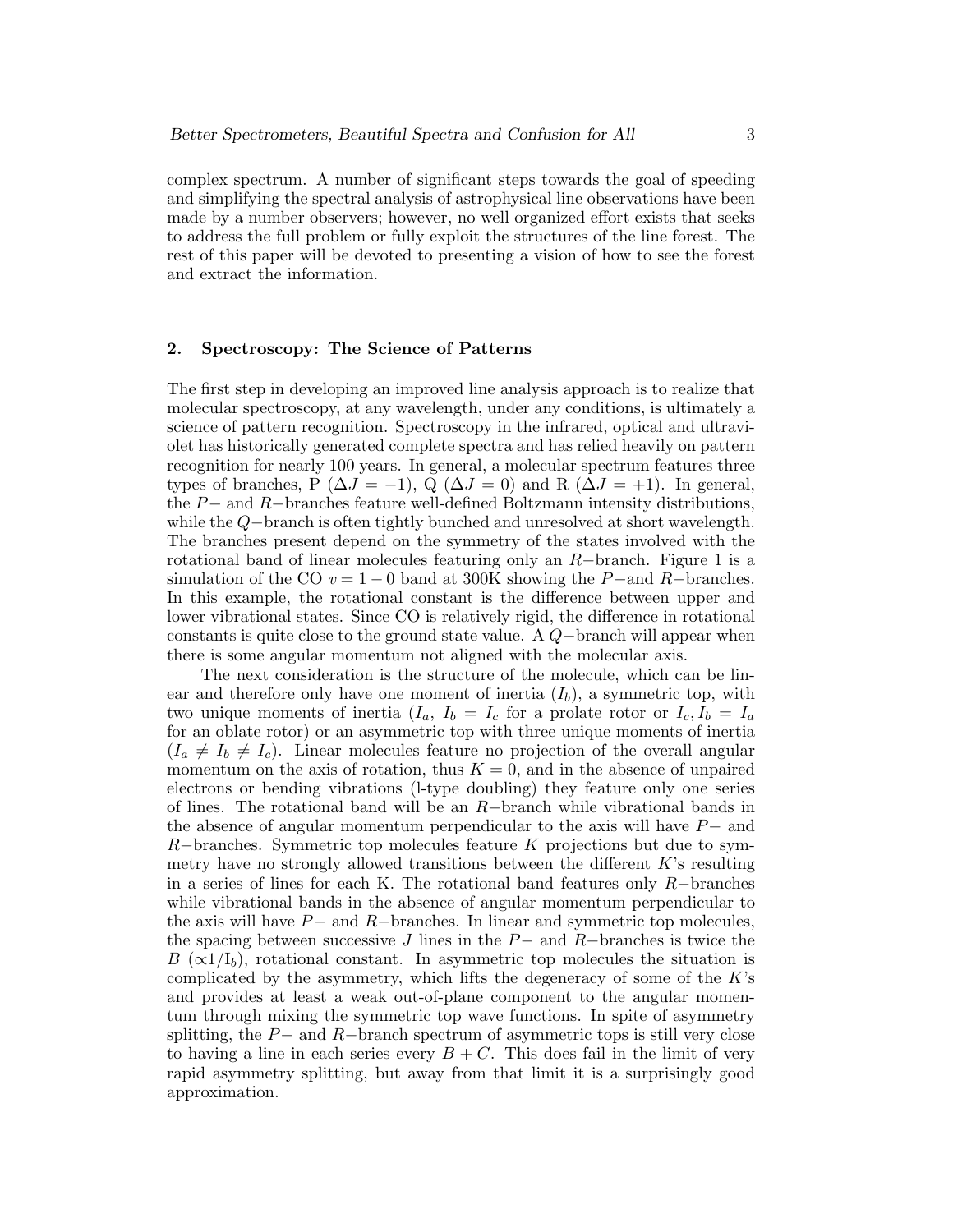

Figure 1. A simulation of the CO v=1-0 band at 300K showing the P−and R−branches. Here, the rotational constant is the difference between upper and lower vibrational states.

The next important consideration is the projection of the dipole moment. In linear and symmetric top molecules, the dipole moment is along the axis of rotation and does not change the projection quantum number unless it is between vibrational states with different symmetry. As a result, the spectrum will feature a line every 2B. In asymmetric molecules the spectrum can feature a dipole moment along any axis of the molecule. In near-prolate molecules, which dominate the known interstellar asymmetric tops, a moment along the 'a' axis gives rise to a spectrum featuring a line approximately every  $B+C$ . The pure rotation features a strong R−branch and weak Q−branches allowed by asymmetry splitting. Vibrational or electronic transitions will have all three branches with the P− and R−branches usually being the strongest. Transitions arising from dipole moments along the 'b' or 'c' axis change the projection so they feature a line every  $B + C$  but with an origin of  $AK^2$ . In near-prolate molecules, the P−branch is weaker than the  $Q$ −branch, which is weaker than the  $R-$ branch. The P−branches will generally go through zero frequency. The Q−branches will be regularly spaced clumps of lines. Figure 2 shows the rotational spectrum of the three different symmetry dipole moments for a molecule using the lowest order constants for ethyl cyanide. The peak line strength has been plotted on the same scale with the same value of the dipole used for all. It is immediately apparent that the 'b' and 'c' symmetry spectra, dominated by the  $R-$ branches, are at much higher frequency.

Several approaches for visualizing the spectrum have been developed to assist in assignment of the spectrum. The best known is the Loomis-Woods approach (1928) that takes advantage of the fact that  $B + C$  is generally a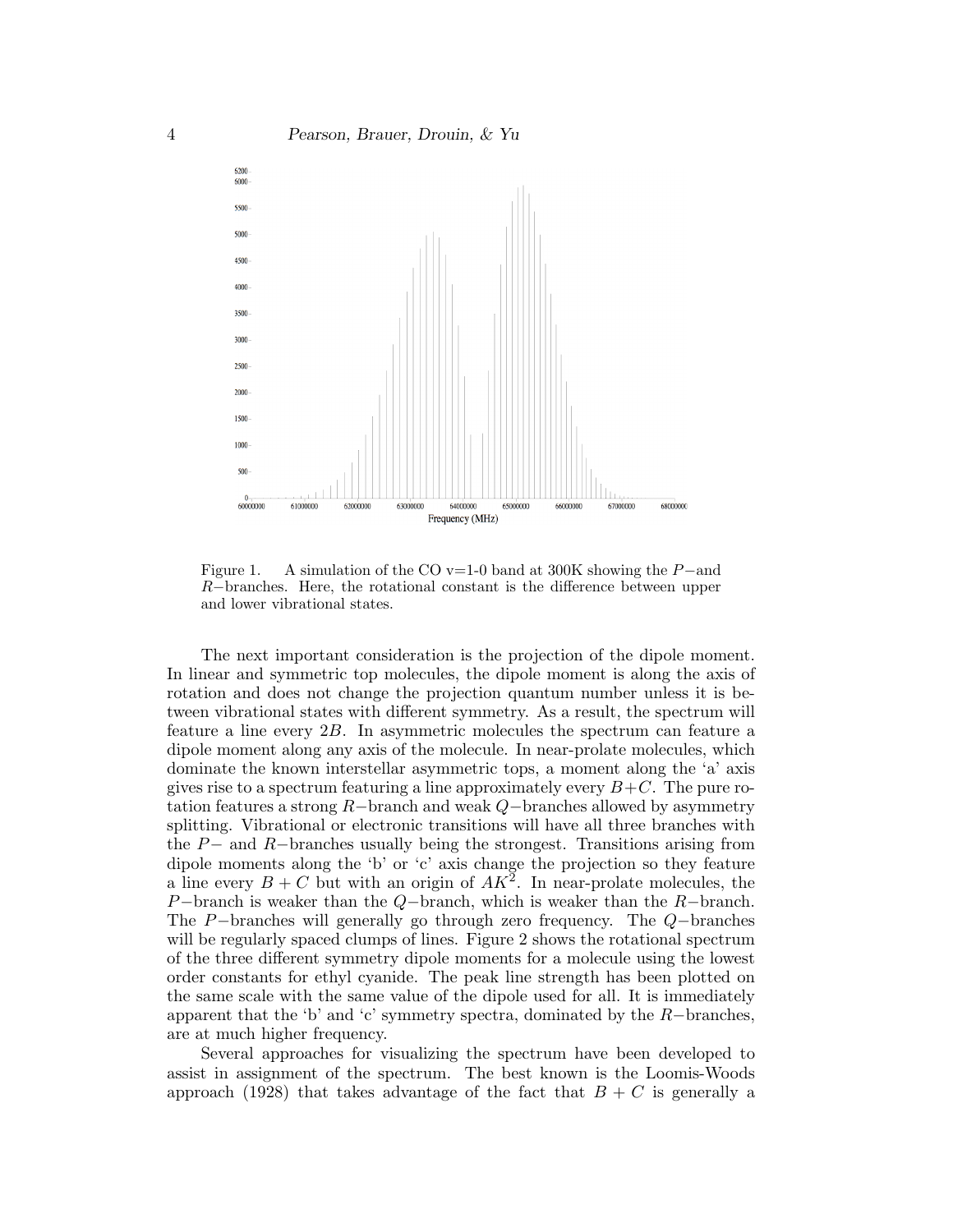

Figure 2. The predicted rotational spectrum using molecular constants of  $CH<sub>3</sub>CH<sub>2</sub>CN$  and a unit dipole moment. a) a−type transitions. b) b−type transitions. c) c−type transitions. Intensities have been calculated using a unit dipole moment. The striking feature is that the  $b-$  and  $c-$ type spectra are at a much higher frequency than the a−type spectrum.

good pattern. It is useful to modify the approach to follow a specific branch, with its specific  $B + C$  value, and line up successive J values on a vertical axis. The obvious astronomical analog is to line up successive transitions of a linear molecule like CO to confirm the assignment and determine the rotational temperature. In this case, one can visually identify satellite lines that slowly curve away from the main branch. This approach is particularly well adapted to identifying vibrational and isotopic species of a−type spectra in linear, symmetric and asymmetric molecules. Figure 3 shows the oblate paired  $J = K_c$  transitions of ethyl cynanide, the strongest lines in the frequency range, centered on the ground state line from  $J = 71$  to  $J = 76$ . Several series of satellite lines are marked and the strongest three have been identified as the in-plane bend,  $\nu_{13}$ , the first excited torsional state  $\nu_{21}$ , and the out-of-plane bend,  $\nu_{20}$ . Several other lines are marked, some of which are almost certainly the overtone of the torsion and the in-plane bend as well as the combination  $\nu_{21} + \nu_{13}$ . Figure 4 shows the <sup>a</sup>R−branch band head for the ground state lined up on  $K = 14$ . Here, a large number of satellite lines can be seen that include the other  $K$ 's of the ground state, band heads of  $\nu_{13}$ ,  $\nu_{21}$  and  $\nu_{20}$  and more satellite lines are observed to high frequency. It must be noted that the rotational quantum number is near  $70$ and the spread of the vibrational states is still relatively small in spite of strong perturbations and large amplitude internal motions present in the  $\nu_{13}$  and  $\nu_{21}$ spectrum.

## 3. Using Spectral Features

The fundamental molecular constants, even if based purely on low frequency data, provide sufficient information to rapidly assign a spectrum, especially when it is complete. The fundamental constants will provide a good (if not excellent) guess as to the origin of the various branches with low-lying origins. A simple way to assign the spectrum is to start with the lowest  $K$  quantum number of P− and R−branches and center a series of spectral windows (as shown in Figures 3 and 4) on the predicted frequencies. Since the lowest J members of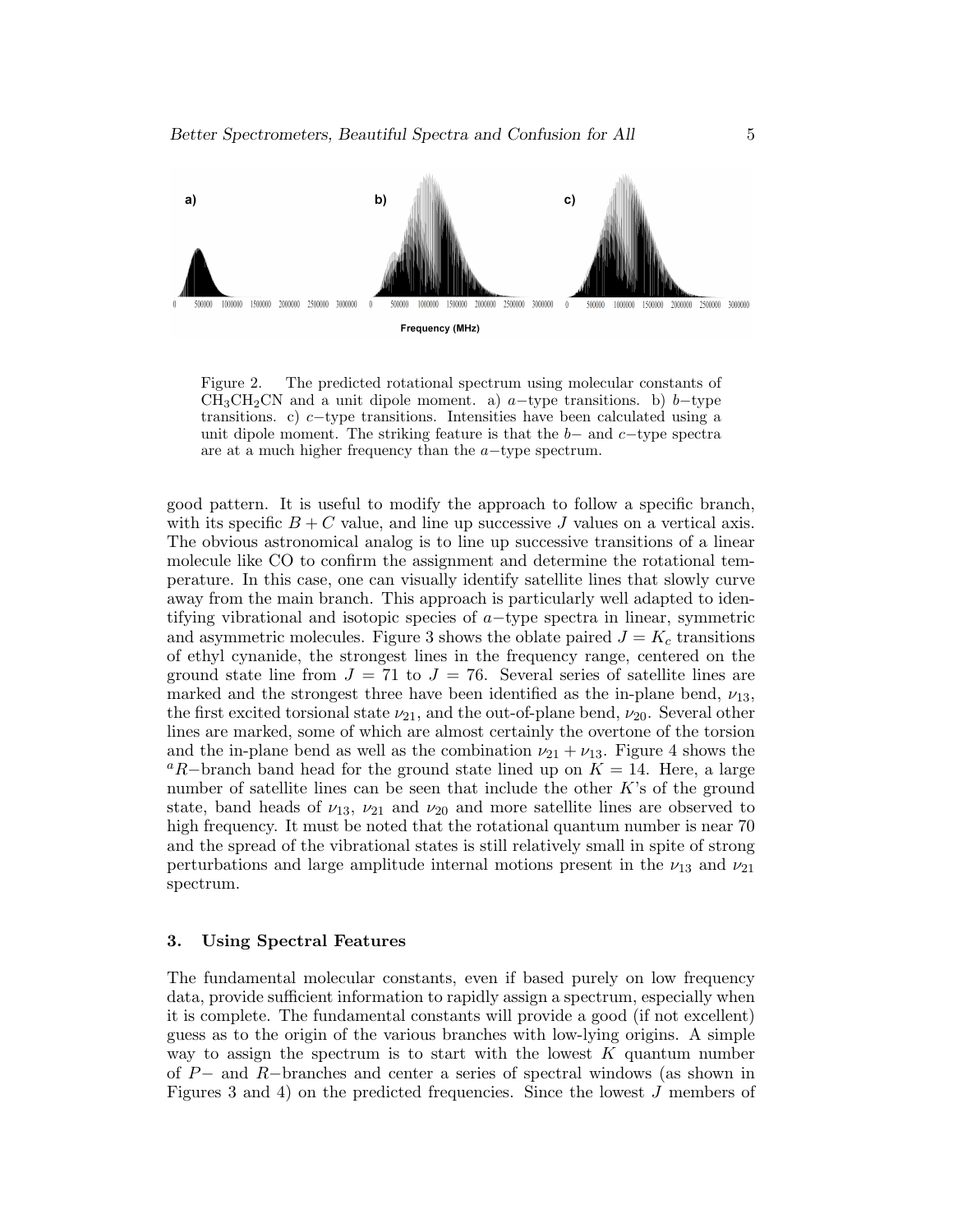

Figure 3. The spectrum of  $CH_3CH_2CN$  in increments of 1.4 GHz, from 603 to 645 GHz, lined up on the oblate paired  $J = K_c$  transitions. The axis on the right indicates the upper rotational level, J, and the center frequency for each rotational level is shown on the left axis. The grey shaded lines, labeled at the bottom of the figure, indicate from left to right, transitions as follows: The first excited torsional state  $(\nu_{21})$ , the ground state <sup>a</sup>R  $K_p = 0$  (gs), the out-of-plane bend  $(\nu_{20})$  and the in-plane bend  $(\nu_{13})$ . The thick black lines indicate series that are heretofore unidentified.



Figure 4. The <sup>a</sup>R−branch band head for the ground state of  $CH_3CH_2CN$ in increments of 1.8 GHz, from 599 to 645 GHz, lined up on  $K = 14$ . The axis on the right indicates the upper rotational level,  $J$ , and the center frequency for each rotational level is shown on the left axis. The grey shaded lines, labeled at the bottom of the figure, indicate from left to right,  $K_p= 14, 13,$ 12, 11 and 10. The excited state band heads are indicated by curved arrows and are labeled at the top of the figure.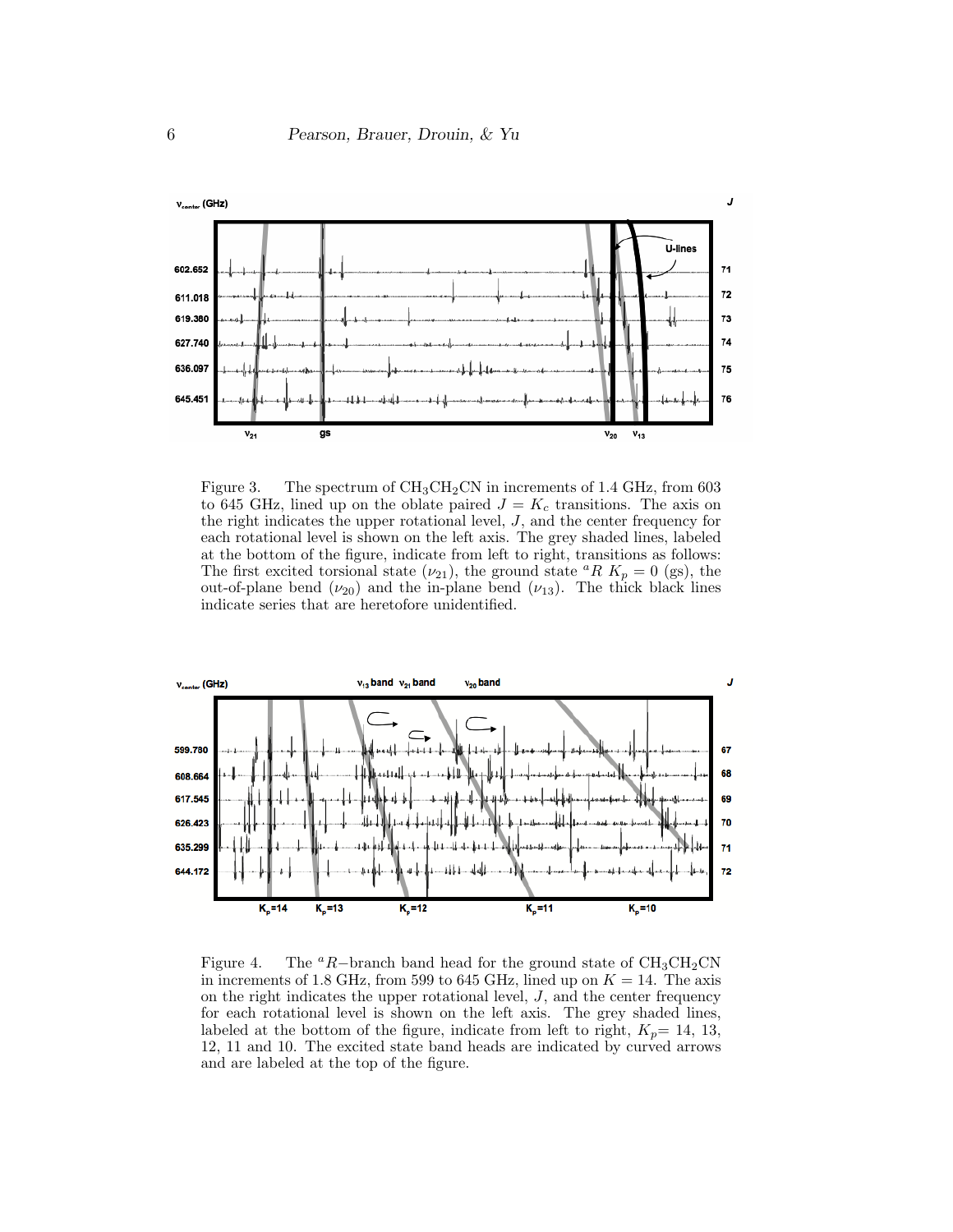these branches were almost certainly the source of the molecular constants, the agreement at the lowest quantum numbers should be excellent but will likely diverge smoothly with increasing  $J$ . Even when diverging, the series of lines can usually be easily followed as long as there are no perturbations. Once one series is found, the next higher K should be located and the process repeated. If the molecular constants are what is desired, each series is included in the analysis to improve the predictions of the next. The same process is used in the analysis of laboratory spectra to larger quantum numbers and could be used on astronomical spectra where the laboratory data ends at significantly smaller quantum numbers than observed.

In many cases, a molecular spectrum provides opportunities to connect different energy levels through different paths or combinations. These residual around such a closed loop should be less than the sum of experimental errors or differences to obey conservation of energy. This approach is an extension of the Rydberg-Ritz combination principle applied to molecules (Ritz 1908). The most commonly used experimental technique in rotational spectroscopy is the construction of 'ladders" connecting energy levels. The simplest ladder is the a−type R−branches and Q−branches. If the Q−branches are  $b-$  or  $c$ −type, the entire energy manifold can be connected together, often multiply redundantly. Figure 5 shows an example of an energy ladder for the  $e_0$  substate of CH<sub>2</sub>DOH, which features both a-type and b−type transitions. In principle, this approach requires no knowledge of quantum mechanics beyond conservation of energy. In practice, it helps to know approximately the molecular constants to reduce the number of possible combinations to try. The infrared spectrum of methanol provides a stunning example of the power of this technique where the torsional band  $(v_t = 1 \leftarrow 0, 2 \leftarrow 1, 3 \leftarrow 2$  and  $2 \leftarrow 0$ ) spectrum was completely and correctly analyzed without any quantum mechanics (Moruzzi et al. 1995). In theory, a complete laboratory spectrum could be reduced to a number of connected sets of energy levels by a computer with no prior knowledge other than a requirement that energy be conserved and that there was at least one set of connected energy levels.

The manual version of combination differences attempts to identify sequences of P− or R−branch lines and connect them with the more obvious Q−branch lines. Frequency differences between successive members of Q− branches provide the change in frequency relative to two P− or R−branches. Once a series with the same residual is located then it can immediately be concluded they are connected. Ladders, like those shown in Figure 5, will immediately confirm the conclusion.

The other useful tool for spectroscopists is a graphical display of residuals in their analysis. A simple method is to plot with a circle with a diameter proportional to the frequency residual on a graph with  $J$  on the  $x$ −axis and  $K$ on the y−axis for the upper states of the transitions involved. Isolated large circles indicate poor measurements or assignment errors while series of larger circles indicate systematic problems with the model. A similar approach also is used with intensity measurements to find blended lines and other problems. Such an approach would be equally useful in astronomical spectra when comparing a global data set to a model. In this case the larger circles in regions where the agreement was pretty good would be indications of blended or overlapping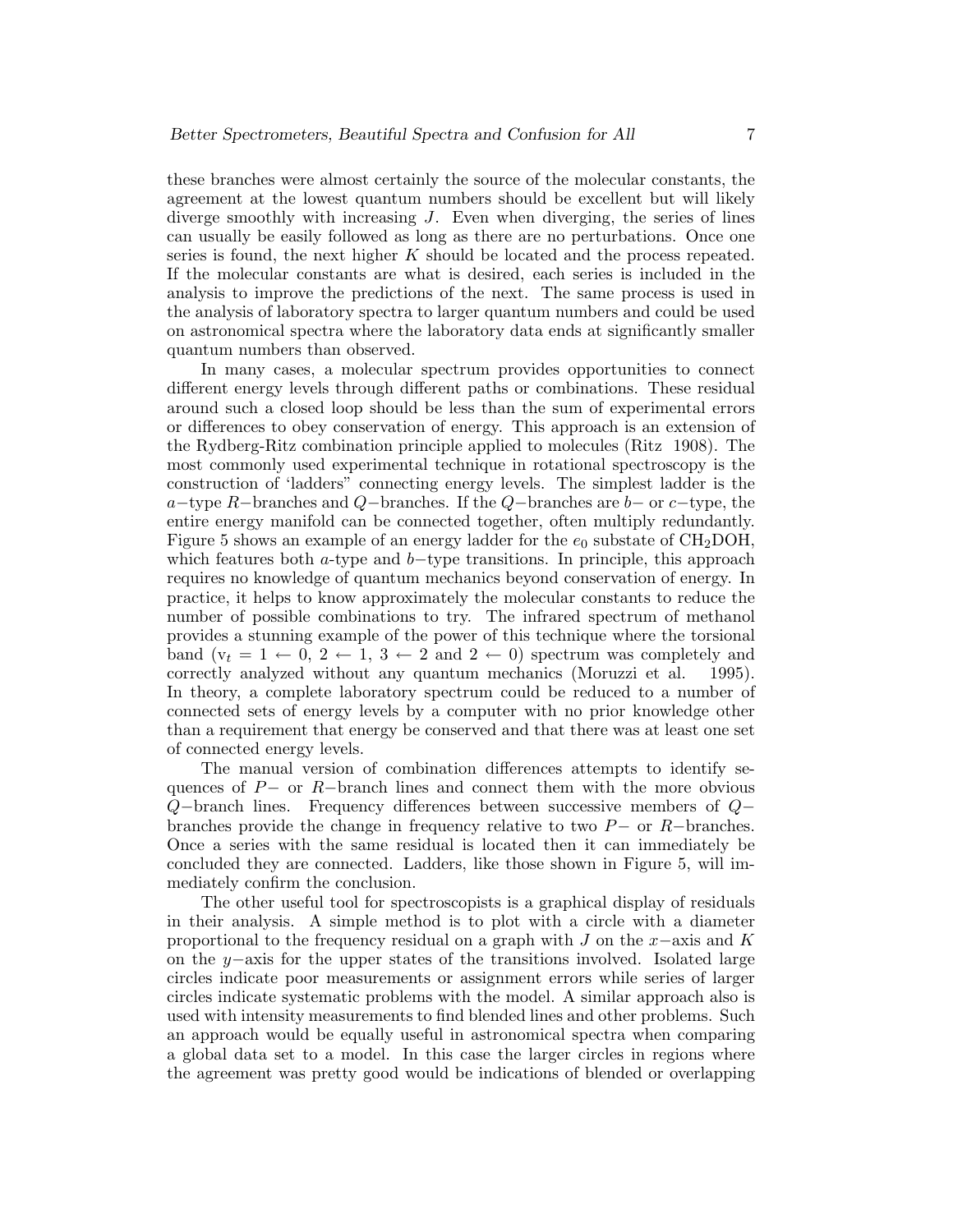

Figure 5. An energy ladder for the  $e_0$  substate of CH<sub>2</sub>DOH, which features both a-type and b−type transitions. All frequencies are measured, except those in italics, which are calculated.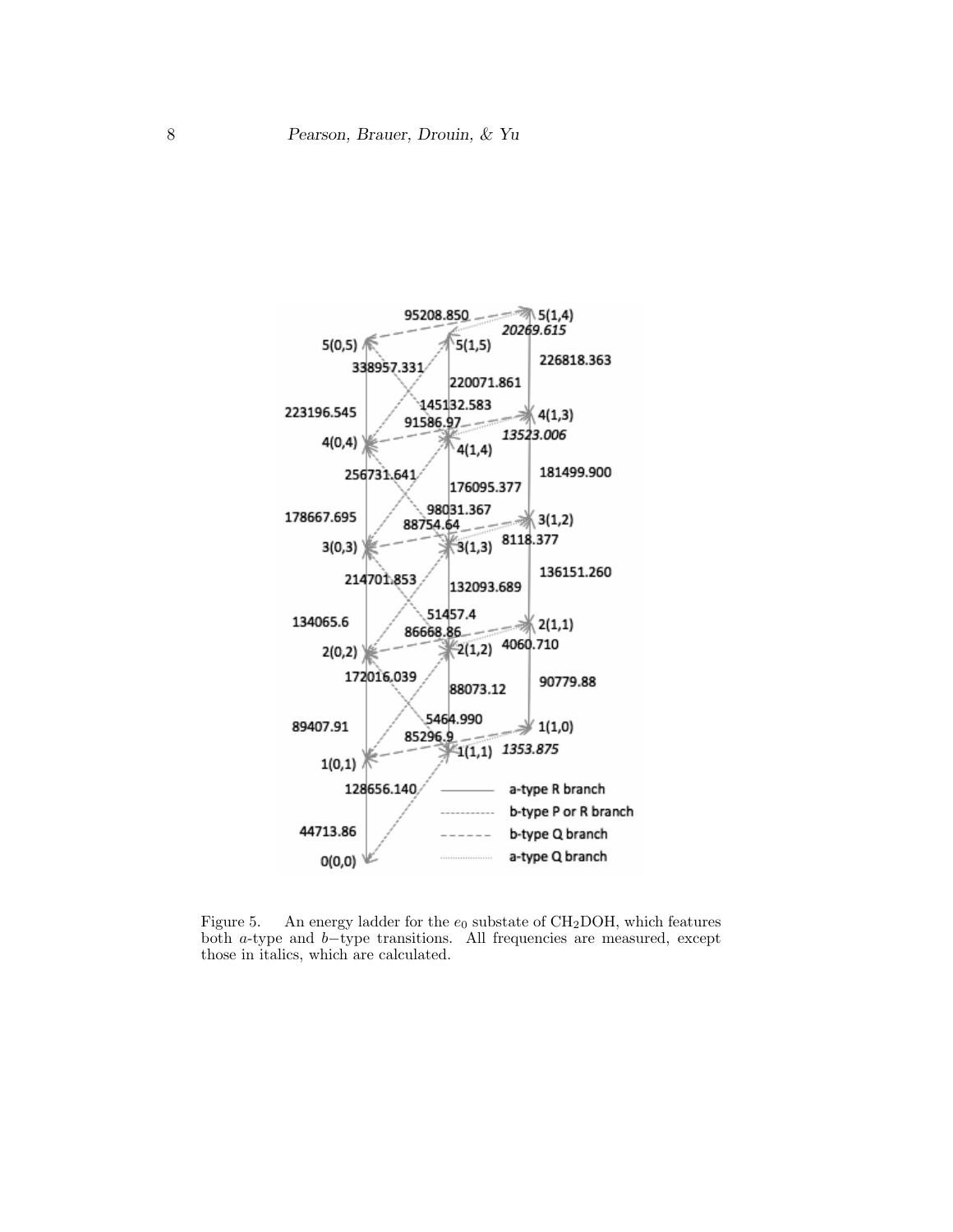

Figure 6. A residual plot of 3880 fitted lines of the ground state of  $CH<sub>3</sub>CH<sub>2</sub>CN$ . The rotational quantum number,  $J$ , is plotted on the abscissa and  $K$  is on the ordinate. The ratio of the residual:uncertainty is indicated by circles.

lines that probably need to be temporarily excluded from the analysis until all was assigned. Figure 6 is a plot of residuals from a recent analysis of the ground state of  $CH_3CH_2CN$ , using Brian Drouin's FIT program, available on the JPL website, http://www.spec.jpl.nasa.gov. With this program, one can plot the P−,  $Q-$  and R−branches, as well as  $a-$ ,  $b-$  and  $c-$ type transitions individually, allowing easy isolation of problem areas.

Isotopologues, like vibrational states, can often be easily identified visually in a spectrum using the parent species and some intuition about how the molecular constants might change. In general the ground state main isotope lines will have smoothly diverging satellites to lower frequency for heavier isotopes and higher frequency for lighter isotopes. These satellites will have a relative intensity determined by the isotopic abundance and vibrational partition function, if excited. This approach has been very successful in identifying the isotopologues and vibrational states of linear molecules such as  $HC_3N$  (Pardo et al. 2004).

## 4. Astrophysical Spectral Tools

Astrophysical spectra obviously present some rather different challenges than laboratory spectra, however the basic techniques used to handle laboratory spectra still need to be applied. For astrophysical spectra, the underlying goal is to derive as much as possible about the source structure and the underlying physical and chemical conditions. The obvious first step is to begin with the simplest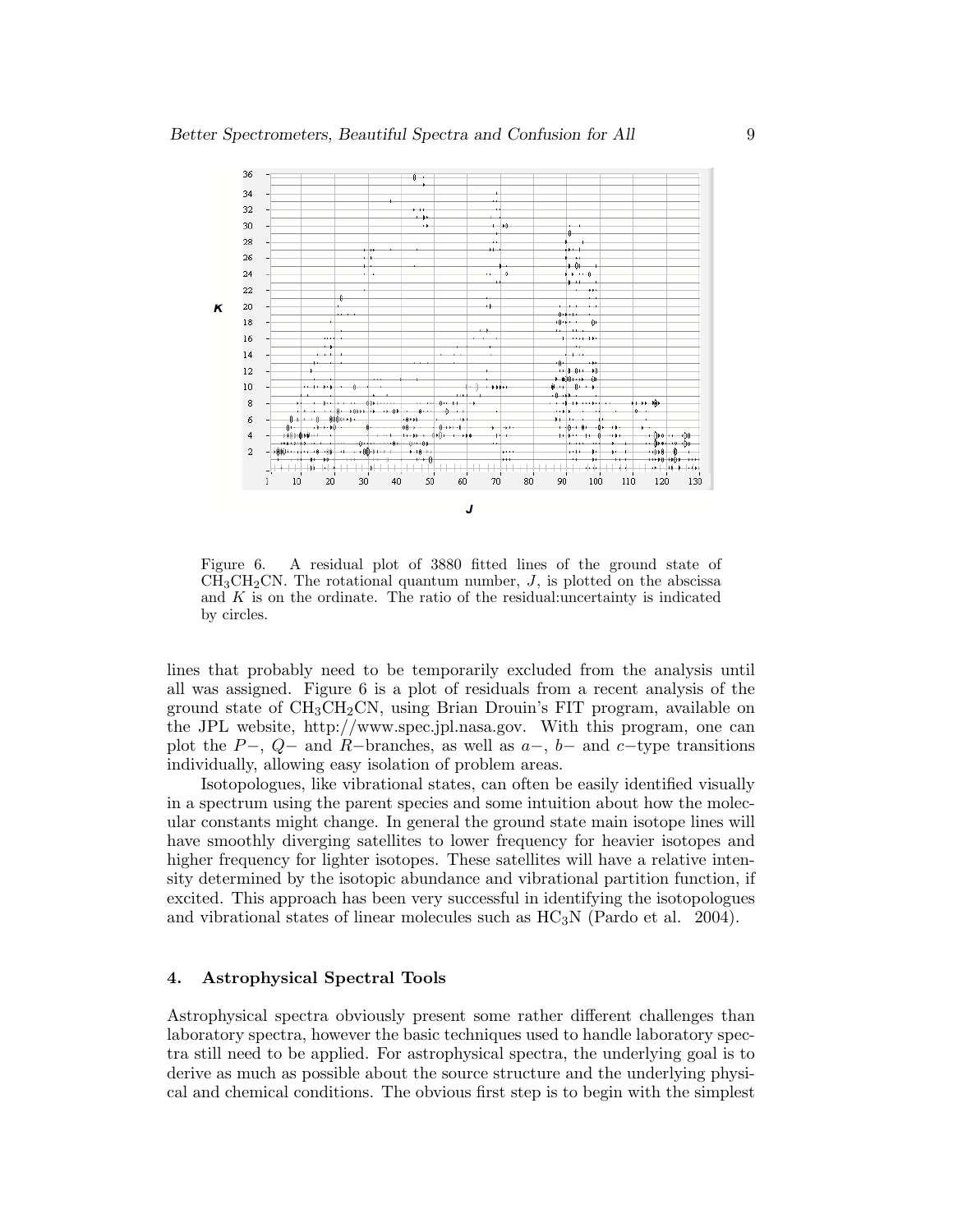model possible invoking no or very simple (i.e. spherical) structure and thermal equilibrium. The first requirement for spectral analysis is to be able to directly, visually compare the modeled spectrum to the observed spectrum. In this case, like in making laboratory assignments, two things are extremely valuable. First, it is highly desirable to be able to display all the transitions in a branch simultaneously, exactly as is done for making quantum number assignments. Second it is necessary to display the difference between the observed and calculated spectrum. The series methodology will quickly show systematic residuals in the  $J$  quantum number and therefore energy, as well as systematic deviations in line shapes that will simplify determination of the underlying model limitation. The branch approach is obviously the only way to assess the quality of a spectroscopic or excitation model for a linear molecule, but it can be equally effective on small subsets of complex molecular data. In this case, selecting a few branches in K with fixed J to given an exponential  $(∼AK^2)$  energy series and P– or R–branch series, which give energy increasing with  $(B+C)J(J+1)$ , will provide a stringent test of excitation models. The same technique is used to quickly refine molecular constants. Several tools for laboratory and astronomical spectra allow the spectrum to be compared with a model, however none of the available astrophysical spectral tools allow for entire branches to be parsed for simultaneous display and analysis in this way.

The next step is to determine how to rapidly deal with the rest of the spectrum. Once the presence of a molecule is confirmed in a source or source component, then it must immediately be assumed that all the transitions of that species and all its isopologues are present. At the source component level it should also be assumed that the isotope ratio is the only adjustable parameter. From this point, being able to display statistics on the residuals is necessary, as is the ability to exclude obviously blended outliers from the analysis, preferably with the point and click technique. This makes the main exercise determining the best model for the source or source component on a molecule-by-molecule basis. Once the easily identifiable molecules have been evaluated, a cleanup of the spectrum is then possible. Here a nearly complete simulation can be applied and the difference taken, properly accounting for the blended features. If all is complete the residual will be the true continuum, however it is likely that there are many features not in catalogs or deviating from catalogs. At this point, the spectrum might as well be a laboratory spectrum because all the steps required for making further progress involve determining the carriers of the lines.

The shape of residuals will become a first derivative when predicted frequencies start to deviate from the observed frequency. Once again, displaying residuals from branches will make the molecular model short comings very obvious. The true rest frequencies can easily be exported and fit with a molecular model resulting in a better catalog exactly as is done in the laboratory. U-lines from molecules not cataloged or identified will just be emission features subject to all the pattern recognition tricks used by spectroscopists. Patterns like Q−branches or R−branch band heads might be identifiable. Additionally the spectrum might be suitable for combination difference methods at this point potentially resulting in lines that are connected.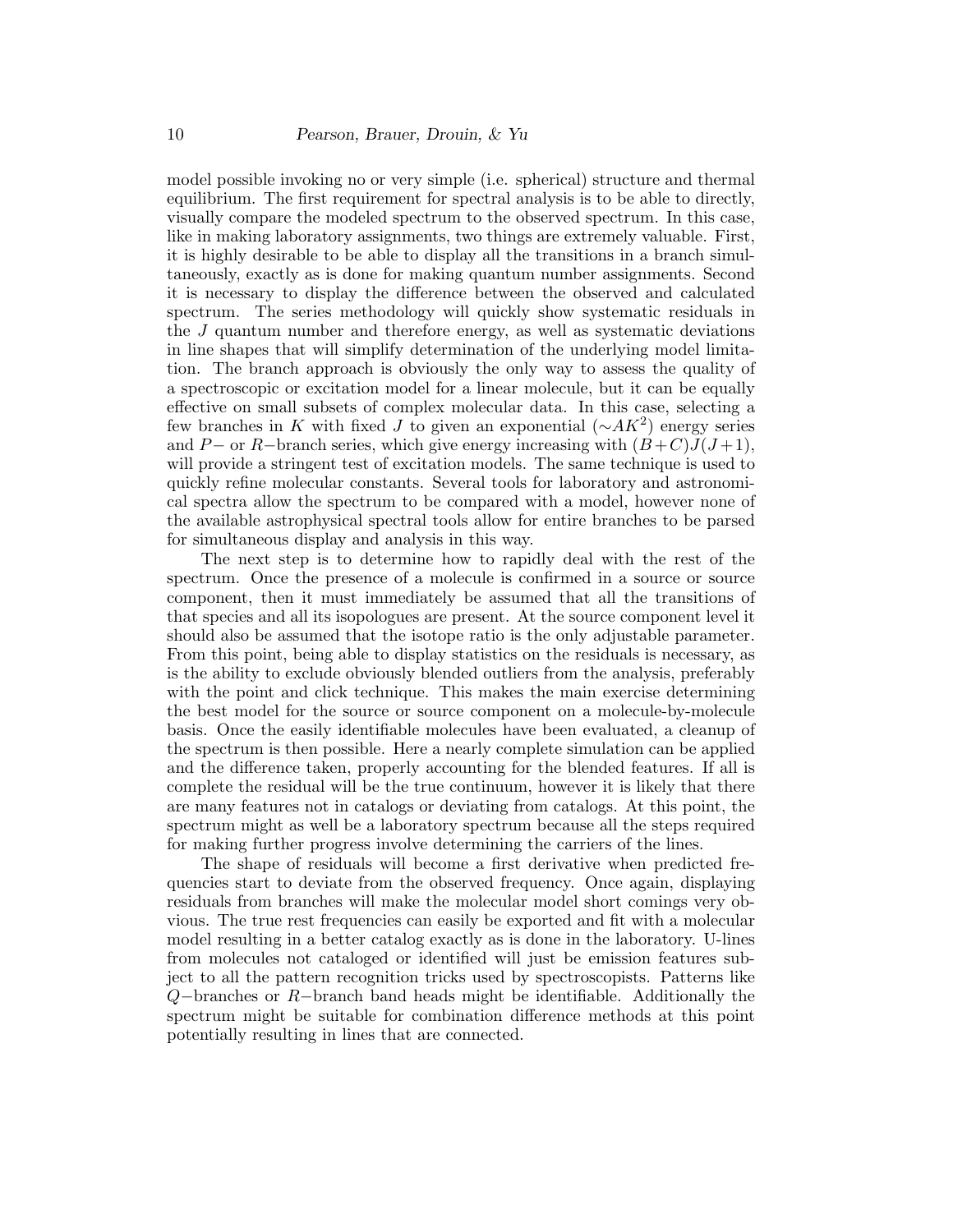#### 5. Astronomical Tool Requirements

The first requirement of any line assignment tool is to be able to display a spectrum generated by a model and a catalog. The second requirement is to be able to sort a catalog by branch and display multiple windows showing the branch as observed and modeled. The preferred method is vertical with the highest quantum number (and energy) at the top independent of frequency or wavelength. The frequency width of the window should be definable by the user. The third requirement is to be able to take differences between observed and calculated and display the residuals on the same plots as the data and models. The fourth requirement is to associate all transitions of a molecule and its isotopologues with the identified features with the only adjustable parameters being the isotopic abundance. The fifth requirement is to be able to view statistics on the residuals in a global way with the ability to click on a residual to see the spectrum and to be able to exclude/include from the analysis with one click. A filter for energy and intensity would be particularly useful to avoid low signal-to-noise lines in the early phases of analysis. Ideally, two colors would be used to show included and excluded data. The sixth requirement is to be able model blended lines from different components and molecules and generate a global difference while displaying the actual and the model.

A number of other features are nice to have. These include the ability to export new frequencies with quantum numbers associated from a catalog so that the catalog can be updated off line, exporting graphics from the analysis of a series of lines for publications and automatic management of the list of identified lines both included and excluded. Several U-line tools would be nice to have as well. First is a brute force combination difference calculation, preferably with some limits on molecular parameters. Ideally this would produce a ladder display and relative energy levels like Figure 5 so quantum number assignments could be made. Second is a linear series finder for all sequences that can reasonably be modeled by a rotational constant and a distortion constant. The hardest of these features to implement is actually the display capability.

Ultimately it will be desirable to actually fit the source parameters in the source model to the observed spectrum; however, there is a significant prospect that this is not a numerically well conditioned problem making some user intervention in the parameters to fit essential. Regardless the tools described previously will be essential in understanding the quality and problems with such a fit.

#### 6. Conclusions

Molecular astrophysics is a spectroscopic science and will need to borrow the best available spectroscopic analysis tools to handle the volume and quality of spectra that will arrive from new observatories coming on line. The information content in a nearly complete spectrum is truly enormous and a complete analysis will provide a previously impossible understanding of the physical and chemical conditions. The current limitations in molecular data will be annoying but the astronomical spectra will probably be of sufficient quality to help improve the molecular data. The key to analyzing a complete spectrum efficiently is a tool